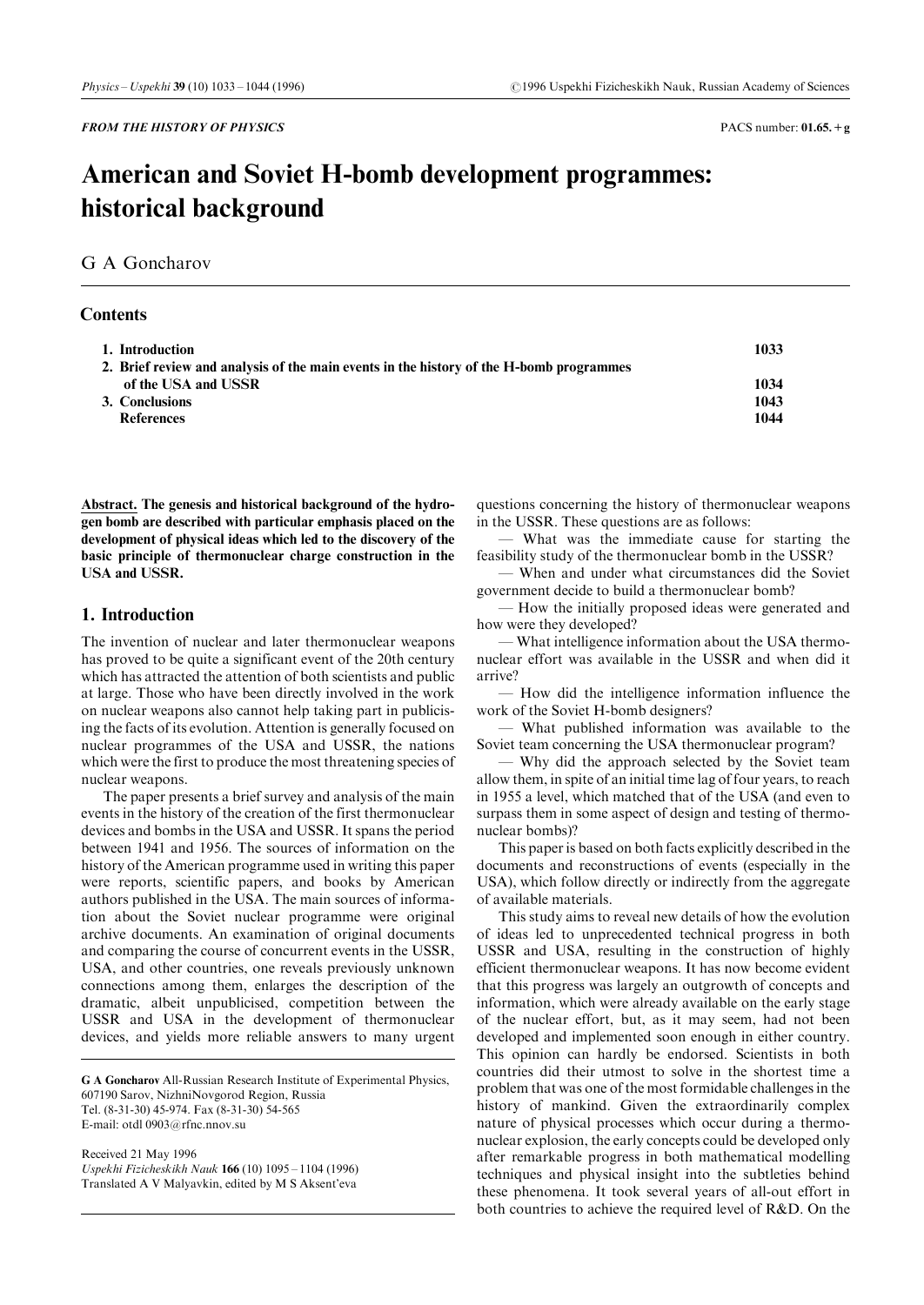contrary, looking back from the present, it seems incredible how rapid was the scientific and technical progress in those long-past years unforgettable for the participants of the projects.

## 2. Brief review and analysis of the main events in the history of the H-bomb programmes of the USA and USSR

The history of thermonuclear research dates back to the year 1941. In May, 1941 Tokutaro Higawara, a physicist at Kyoto University in Japan, suggested in his lecture that a thermonuclear reaction among hydrogen nuclei could be triggered by an explosive chain reaction of uranium-235 fission. In September, 1941 Enrico Fermi presented a similar idea to Edward Teller at Columbia University. The discussions between Fermi and Teller resulted in a concept of using a nuclear explosion to initiate thermonuclear reactions in deuterium. As a result of those discussions with Fermi, Teller was obsessed for a decade by the messianic idea of creating a thermonuclear superbomb.

In the summer of 1942, a team of brilliant scientists from the USA and Europe assembled at Berkely to discuss plans for the Los Alamos Laboratory and mentioned in their talks the problem of a deuterium superbomb. At this meeting Teller outlined initial considerations on which the concept of the `classical Super' was later to be based. As a result of the wartime effort by the Los Alamos team, the concept of the `classical Super' was formulated in a fairly consistent version by the end of 1945. It was based on the belief that a flow of neutrons generated in a primary gun-type uranium-235 bomb could ignite a nuclear detonation in a long cylinder filled with liquid deuterium (by means of an intermediate chamber filled with a  $D-T$  mixture). The idea of adding tritium to deuterium with a view to lowering the ignition temperature dates back to 1942 and is credited to Emil Konopinski. This concept was based on unpublished (classified at that time) data on the cross section of the  $D-T$  reaction. According to those data, the rate of this reaction at relevant temperatures is about one hundred times higher that of the  $D-D$  reaction rate in one of its channels. Note that the hopes for the feasibility of the `classical Super' were pinned to the belief that a nonequilibrium combustion regime in the  $D-T$ mixture and pure deuterium could be achieved.

In the spring of 1946, another concept, whose paramount importance became evident afterwards, was suggested during work on the 'classical Super.' Klaus Fuchs, with the participation of John von Neumann, proposed a new triggering device. It included an additional secondary unit with liquid  $D-T$ mixture that would be heated, compressed, and, as a result, ignited by radiation from the primary nuclear bomb. A plausible history of the evolution of ideas leading to a radically new concept of radiation compression can be reconstructed from articles and books which were later published in the USA.

During the discussion about feasible designs of more efficient nuclear bombs as early as 1942, Teller proposed an autocatalytic configuration of a nuclear bomb. He proposed placing a boron-10 neutron absorber inside the fissionable material of the bomb. Teller assumed that, as a result of a pressure difference due to ionisation of materials with different numbers of electrons in their atoms, boron-10 would be highly compressed in the process of the nuclear explosion. This compression would lead to a smaller neutron absorption that would result in a higher criticality and energy released by the bomb. Thus, the principle that is sometimes termed as ionisation implosion was discovered.

In 1944 John von Neumann suggested replacing boron-10 in Teller's autocatalytic configuration with a  $D-T$  mixture in order to trigger the thermonuclear reaction through heating and ionisation compression caused by the nuclear explosion. Fast neutrons generated by the  $T - D$  reaction would increase the number of fissions in the bomb. Von Neumann's idea was a major step on the road to a nuclear bomb with a thermonuclear booster.

In the spring of 1946, Klaus Fuchs, whose preoccupation was how to improve the ignition conditions for the 'classical Super' and who considered utilisation for this purpose of a gun-type nuclear bomb with von Neumann's booster, suggested removing the  $D-T$  mixture from inside uranium-235 and placing it inside a beryllium-oxide tamper heated by radiation. He expected that, as in the initial design, the  $D-T$ mixture would be heated and compressed by ionisation implosion, so that the conditions would be appropriate for igniting a thermonuclear reaction. In order to contain radiation inside the tamper, Fuchs suggested enclosing the device in a radiation-impervious casing. Since the compression of the  $D-T$  mixture in this configuration would be caused by the transfer of radiation from the active zone of the nuclear charge to the zone of thermonuclear fuel outside the nuclear charge zone, this process is radiation implosion. Thus, the principle of radiation implosion was conceived in the spring of 1946.

Fuchs's configuration was the first physical scheme using radiation implosion and a precursor of Teller-Ulam's configuration proposed later. Fuchs's proposal, remarkable for its wealth of novel ideas, was well ahead of its time and could not be developed, given the current state of the mathematical modelling of complex physical processes. It took the USA team five years to fully realise all the benefits that could be derived from Fuchs's concept, which, in turn, involved a development of von Neumann's proposal. It is noteworthy that on May 28, 1946, Fuchs and von Neumann filed a joint patent application for the invention of the new design of the triggering system for the `classical Super' using radiation implosion.

After Fuchs's departure from Los Alamos on June 15, 1946, the events unfolded as follows.

At the end of August 1946, Teller produced a report proposing a new, alternative to the `classical Super', configuration of a thermonuclear bomb called the Alarm Clock. The proposed structure consisted of alternating spherical layers of fissionable materials and thermonuclear fuel (deuterium, tritium, and, possibly, their chemical compounds). This design held several potential advantages. Fast neutrons generated in thermonuclear reactions were expected to initiate fissions in neighbouring layers of fissionable materials, which would result in a considerably higher energy yield. The ionisation implosion of the thermonuclear fuel due to the nuclear explosion was expected to lead to its higher density, hence higher rates of thermonuclear reactions. The device could operate without achieving a nonequilibrium regime of thermonuclear combustion, but, on the other hand, demanded a very powerful nuclear trigger to initiate the reactions. The required power of the nuclear trigger was the all higher since the Alarm Clock, as an alternative to the `classical Super', was proposed for the purpose for obtaining an energy release of the megaton or even multimegaton range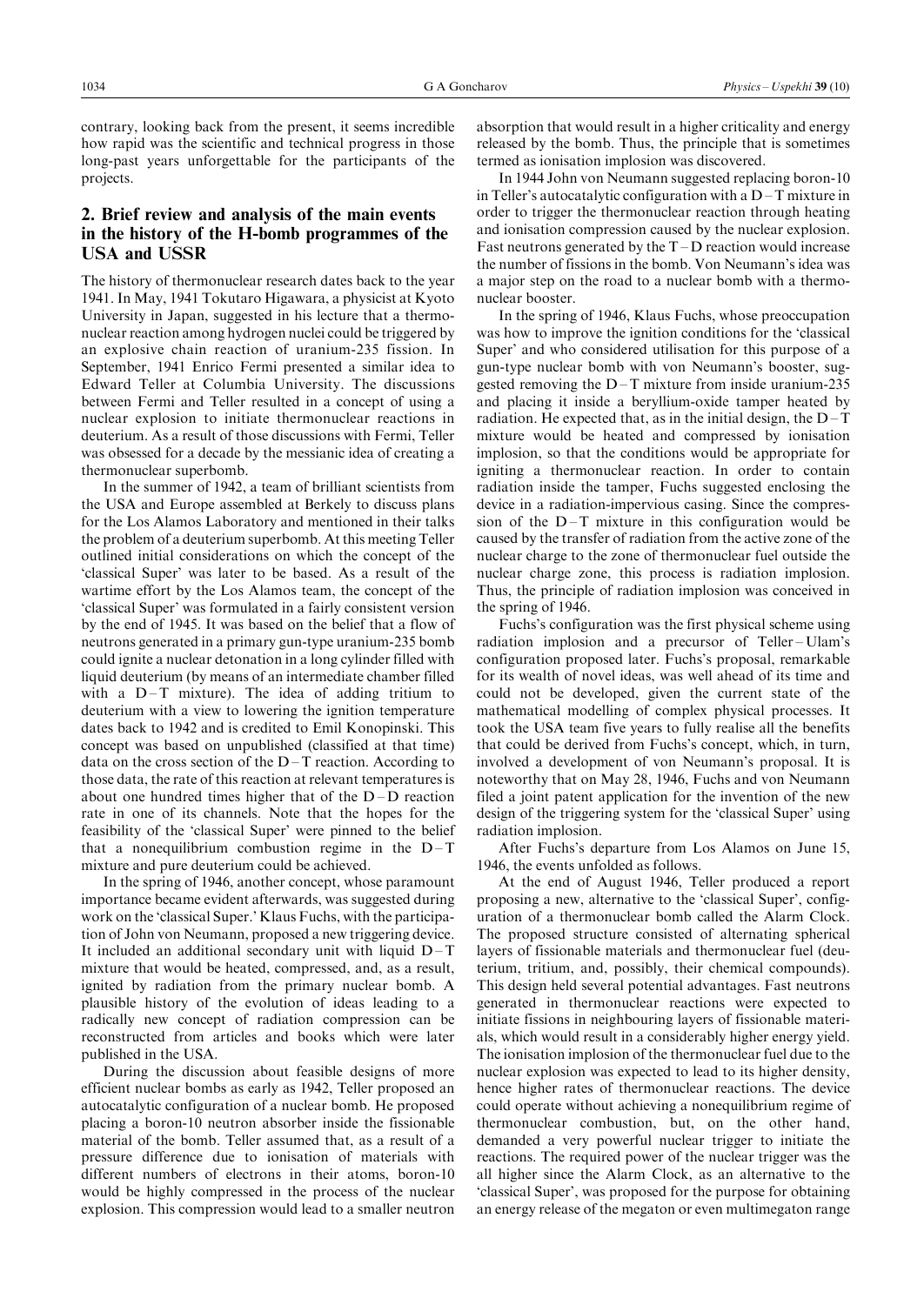in terms of the TNT equivalent. The large dimensions and weight of the structure required in this case made its compression by chemical explosives very difficult, or practically impossible. As of September 1946, theoretical research in the `classical Super' and Alarm Clock projects continued concurrently at Los Alamos.

In September, 1947, Teller issued a report suggesting using in the Alarm Clock lithium-6 deuteride, a new thermonuclear fuel. With lithium-6 included in the fuel, the quantity of tritium produced during the explosion would be considerably larger, which would notably increase the thermonuclear reaction efficiency. The Alarm Clock project, however, showed little promise at that time. The research in this project slowed down because of almost insurmountable difficulties in triggering the reaction. Nonetheless, theoretical studies of the Alarm Clock continued at Los Alamos concurrently with the `classical Super' in the following years.

On January 31, 1950, President Harry Truman of the USA launched an appeal directing the Atomic Energy Commission "to continue its work on all forms of atomic weapons, including the so-called hydrogen or superbomb.'' Truman's public statement gave new impetus to the feasibility study of the H-bomb in the USA. The decision was made to conduct testing explosions of a bomb using thermonuclear reactions in 1951. One of the planned experiments at a test site was an explosion of a 'boosted' nuclear bomb code-named Item.

Another planned experiment was the test of a `classical Super' prototype with a binary triggering device using radiation implosion. This test was code-named George and the tested device *Cylinder*. The design of the triggering system in this test was based on the one patented by Fuchs and von Neumann in 1946. It was crucial for the American thermonuclear programme that George test was included in the plan for 1951 and its preparation proceeded. It was the period of preparation to this test when the basic principle of the thermonuclear weapon construction was discovered in the USA. Its main component was confinement of radiation energy released by a primary nuclear charge and its utilisation for compressing and ingiting an isolated secondary core containing thermonuclear fuel.

An important point in the USA thermonuclear programme was that the expediency of conducting the George test had been recognised, and it was not deleted from the 1951 plan, in spite of the negative theoretical results concerning the feasibility of the `classical Super,' which were obtained in 1950. The prediction of the `classical Super' failure derived from approximate calculations by S Ulam, C Everett and E Fermi, and was in agreement with von Neumann's calculations performed on the ENIAC digital computer at the end of 1950.

The new principle, however, did not directly derive from the results of work leading to the George test. Its discovery was stimulated by a brilliant new idea generated in another field of research. Stanislaw Ulam continued his feasibility study of a two-stage nuclear bomb design, in which a second core with fissionable material was to be compressed by the first explosion and thus initiated, and in January 1951 he proposed a new approach to the thermonuclear bomb problem. He suggested utilising the flow of neutrons generated in the first explosion for compression of a second isolated fusion core filled with thermonuclear fuel by means of specific hydrodynamic lenses. He showed that this configuration would lead to a strong compression of thermonuclear fuel,

which would, in turn, trigger a thermonuclear explosion. S Ulam also devised an iterative configuration of a thermonuclear bomb with a chain of similar fusion cores detonating sequentially.

At the end of January 1951, S Ulam presented this idea to Teller, who endorsed the proposal, first with caution, then with enthusiasm, but soon suggested an alternative version, which was, in Ulam's words, "perhaps more convenient and general.'' Teller suggested deriving energy for the shock compression of the secondary fusion core not from the neutron flow, but from radiation emitted by the primary charge. Teller's configuration of the H-bomb was, in many respects, similar to the design of the trigger in the George device. The differences were in that the thermonuclear fuel was not heated by radiation from the primary charge (cold compression yielded higher densities of the thermonuclear fuel), and that a secondary charge of a greater volume and larger mass could be used.

Bearing in mind the similarity between the new ideas and those proposed in 1946 and implemented in the George device, Teller declared later that is was a miracle the new concept of the superbomb had not been proposed earlier. The conceptual breakthrough in the H-bomb design, however, could not come before Ulam's ideas.

On March 9, 1951, Ulam and Teller produced their joint report LAMS-1225 "On heterocatalytic detonations 1: hydrodynamic lenses and radiation mirrors.'' The paper set out the new concept of the thermonuclear weapon design. The new superbomb design, based on a synthesis of Ulam's and Teller's ideas (which, in turn, derived from their earlier concepts and proposals by Fermi, Konopinski, von Neumann, and Fuchs), was named 'Teller – Ulam Configuration.'

On April 4, Teller placed his signature the second LAMS-1230 report, which presented additional calculations related to the feasibility study of a new superbomb performed by Frederic de Hoffmann and suggested a new component, namely a triggering system using a fissionable material placed in the secondary core inside the thermonuclear fuel. Its function was to produce a triggering nuclear explosion inside the compressed thermonuclear materials.

On May 9, 1951, the George test was performed successfully. "The largest fission explosion to date succeeded in igniting the first small thermonuclear flame ever to burn on Earth.'' The test confirmed theoretical predictions about the feasibility of nonequilibrium combustion in the  $D-T$  mixture, which was, at least partly, outside the core made from the fissionable material of the primary nuclear charge. The George test, however, had accomplished its main mission prior to its completion, since its explosive device was one of the main precursors of the Teller-Ulam design. The first thermonuclear explosion in the USA was, approximately, their fortieth nuclear test.

In June 1951, Teller and de Hoffmann issued a report devoted to the efficiency of lithium-6 deuteride in a superbomb of the new design. The conference that took place in Princeton on June  $16 - 17$ , 1951, acknowledged the need for production of lithium-6 deuteride. The USA, however, had no prerequisites for large-scale production of lithium-6 at the time. One of the reasons for this was the discovery that a uranium-235 bomb with a TNT equivalent of several hundred kilotons could be built using an improved chemical implosion technique, and this device could be an alternative to the thermonuclear bomb. The work on such a bomb commenced in the USA in 1950 and ended on November 16, 1952, with the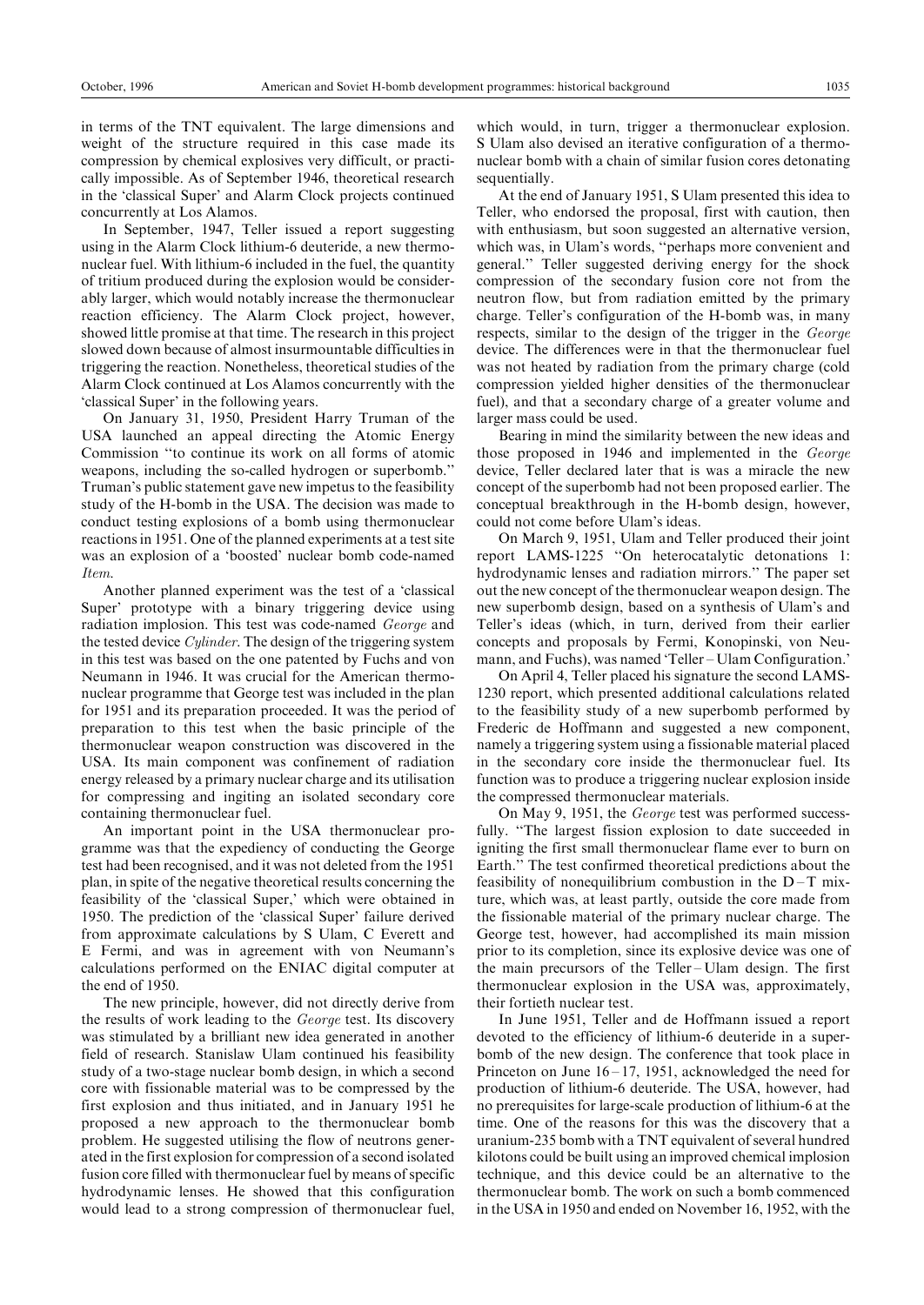successful King shot. Given the alternative project of a nuclear weapon with a TNT equivalent of several hundred kilotons, it was decided in the USA that only construction of an Alarm Clock with a TNT equivalent well above one megaton made sense, although the feasibility of this project was questionable. Hence, the delay in the construction of a lithium-6 plant. The erection of the USA plant was started only in May, 1952 at Oak Ridge, Tennessee, and it became fully operational in the middle of 1953.

It was decided at Los Alamos in September 1951 to build a thermonuclear device based on the Teller-Ulam configuration for the Mike full-scale test scheduled for November 1, 1952. Liquid deuterium was selected as a thermonuclear fuel. The all-out effort in constructing the device, whose design was modified considerably in the process, made it possible to complete the job on time. November 1, 1952, when Mike was tested successfully, was a day of glorious achievement for the American thermonuclear programme. The TNT equivalent of the explosion was ten megatons. The device, however, was not a deliverable weapon. The immediate task was construction of a deliverable thermonuclear warhead in the USA. The feasibility of this weapon was, naturally, dependent on accumulation of a sufficient quantity of lithium-6. The minimal required quantity was stockpiled only by the spring of 1954.

On March 1, 1954, the USA performed their first thermonuclear explosion in the new Castle nuclear test series, namely the Bravo shot, which was the most powerful explosion in the history of USA tests. The thermonuclear material in the bomb was lithium deuteride with a lithium-6 content in lithium of 40%. Other tests of this series could afford only lithium deuteride with a low content of lithium-6, including even natural lithium deuteride. All the tests of the Castle series were ground-based, or on a barge in the ocean. Only on May 21, 1956, did the USA drop from an aircraft its first thermonuclear weapon (the Cherokee shot). The aim of that new series of tests performed in May  $-July$  1956 was to achieve progress in designing new, lighter, and more efficient thermonuclear weapon prototypes for various types of warheads.

Yakov I Frenkel' was the first Soviet physicist who attracted attention in his memo addressed to Igor' V Kurchatov on September, 1945 to "using the high (billions of degrees) temperatures developed in a nuclear bomb explosion in conducting nuclear synthesis reactions (such as production of helium from hydrogen), which are the energy source of stars and could add to the energy released in the explosion of the basic fissionable materials (uranium, bismuth, and lead).''

 $\equiv$   $\cdot$   $\equiv$ 

Although the note gave the erroneous estimate of the temperature generated by a nuclear explosion and the assumption that bismuth and lead were fissionable materials, Frenkel's proposal presented in the note is of interest as the first documented suggestion in the USSR to initiate the release of energy of light nuclei by a nuclear fission explosion. In sending his note to Kurchatov, Frenkel', of course, was unaware that the former had already received information about USA research in this field. First intelligence reports about these developments were delivered to the USSR in 1945. Most of the reports concerning utilisation of light nuclei energy, specifically the superbomb problem, were of a cursory nature. In September 1945, however, the Soviet intelligence service obtained a detailed report describing elements of the theory of the `classical Super' and characterising features of plausible physical configurations of this device. The basic configuration was described in that report as a combination of a uranium-235 gun-type nuclear bomb with a beryllium oxide tamper, an intermediate chamber containing a  $D-T$ mixture, and a cylinder filled with liquid deuterium. The document also characterised the  $D-T$  reaction cross sections in the form of an approximate formula and indicated how the ignition temperature of the thermonuclear reaction could be reduced by lightly doping deuterium with tritium. As a result, information about the unique properties of tritium was available in the USSR three and a half years before it was published. Among the intelligence reports concerning the USA activities on the superbomb delivered in the USSR in 1945, there was a report, which deserves special attention, where the superbomb was defined not as a thermonuclear device, but as a nuclear bomb of a higher energy release. The report stated that a first nuclear explosion in that bomb would compress a secondary plutonium-239 sphere and initiate nuclear fission in it. As a result, a higher efficiency and energy release of the bomb were expected. The document, however, gave no clue as to how to implement this concept. Needless to say that an extremely limited circle of people in the Soviet Union were aware of the very existence of these intelligence reports, much less about their contents.

Information about the feasibility of a superbomb was also published in 1945 in the open press. The London Times reported on October 19, 1945, the disclosure by Prof. Marcus Olifant, speaking in Birmingham on October 18, that it was then possible to manufacture a bomb about one hundred times more powerful than those dropped on Japan, i.e., with a TNT equivalent of up to two megatons. In his opinion, bombs as powerful as one thousand of existing ones could also be produced in future.

The directors of the Soviet nuclear project could not ignore these reports. On October 24, 1945, the issue of the superbomb was included in the list of questions given to Ya P Terletskii, when he was sent by Lavrentii L P Beria to talk to Niels Bohr on his return to Denmark from the USA. On November 14 and 16 Terletskii had two interviews with Bohr in Copenhagen. When asked whether the reports about a superbomb were true, Bohr responded: "What does it mean, a superbomb? This is either a bomb of a bigger weight than the one that has already been invented, or a bomb which is made of some new substance. Well, the first is possible, but unreasonable, because, I repeat, the destructive power of the bomb is already very great, and the second  $-I$  believe  $-\text{i}$ unreal.'' Bohr's reply could hardly persuade the Soviet project directors to ignore the reports about the USA studies concerning the superbomb, although it may have reinforced the opinion that both intellectual and material resources of the USSR should be concentrated exclusively on the nuclearfission bomb effort in that period.

Nonetheless, Kurchatov assigned Yulii B Khariton to consider, in cooperation with I I Gurevich, Ya B Zel'dovich, and I Ya Pomeranchuk, the possibility of using the energy of light nuclei and to report the findings to the Technical Council of the Special Committee chaired by Lavrentii Beria. Their conclusions were summarised in the report ``Utilisation of the Nuclear Energy of the Light Elements'' delivered by Zel'dovich to the meeting of the Technical Council on December 17, 1945. The suggested approach was based on the assumption of the feasibility of a nuclear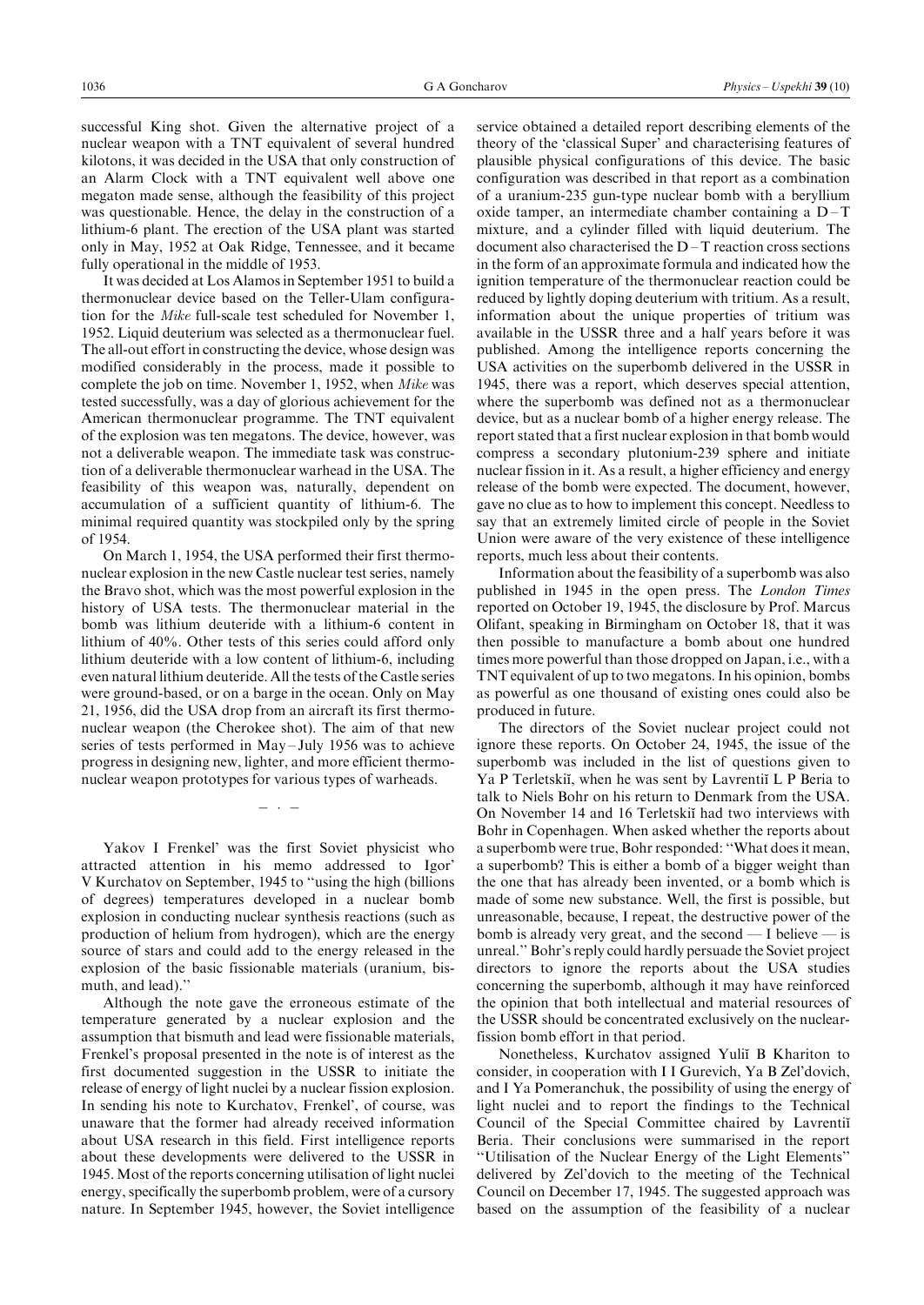detonation in a deuterium-filled cylinder in the regime of nonequilibrium combustion. The report submitted to that session was published in full in Usp. Fiz. Nauk 161 (5) in 1991.

After Zel'dovich's report, the Council adopted a resolution with a decision to measure cross sections of reactions between light nuclei, but without any directives concerning theoretical research and computations, or practical work on the superbomb. Nonetheless, in June 1946 a team of theoreticians at the Institute of Chemical Physics of the USSR Academy of Sciences in Moscow, including A S Kompaneets and S P D'yakov and under the direction of Zel'dovich embarked on the theoretical study of the feasibility of releasing nuclear energy from light elements as part of the programme on nuclear combustion and explosion. While Zel'dovich's group conducted their research, new intelligence reports were arriving in the USSR in  $1946 - 1947$ about the USA superbomb activities. They were supplemented with publications in the open press, including Teller's article in The Bulletin of the Atomic Scientists on February 1947, page 35.

On September 28, 1947, Klaus Fuchs, a German-born British physicist, who had just returned to England from the USA, where he had worked on the Manhattan Project, had his first meeting in London with A S Feklisov, a Soviet intelligence officer. Feklisov asked Fuchs ten questions, of which the first concerned the superbomb. According to Feklisov's report about this contact, Fuchs made a verbal statement that theoretical research directed by Teller and Fermi was under way in Chicago. Fuchs described some features of the superbomb structure and principles of its operation, and mentioned the use of tritium alongside deuterium. Fuchs also said that, by the beginning of 1946, Fermi and Teller had proved that the superbomb was feasible. But since Feklisov was not a physicist, he could give only a very approximate description of the superbomb structure and its operation. Whether or not research and design work (R&D) on the construction of a real superbomb were under way in the USA, Fuchs was unaware.

In October 1947 an intelligence report was received in the USSR about attempts undertaken in the USA to initiate a chain reaction in a mixture of deuterium, tritium, and lithium. The report said that there were indications that Teller intended to use such a reaction in a superbomb that would carry his name. It was the first and, very likely, the only intelligence report of that period mentioning lithium as a component of thermonuclear fuel (an important point is that the isotopic composition of lithium was not reported). In earlier reports of 1945 and 1947, lithium, specifically lithium-6, was mentioned only as a starting material for production of tritium in nuclear reactors. It is also possible that the latest report echoed Teller's proposal to use lithium-6 deuteride in the Alarm Clock.

November 3, 1947, was the day when the results of Zel'dovich's group were reported for the first time at a meeting of the Scientific Technological Committee of the First Central Administration at the Council of Ministers. The report by D'yakov, Zel'dovich, and Kompaneets "Utilisation of Subatomic Energy of the Light Elements'' was presented to the meeting. The authors placed their greatest hopes on nonequilibrium combustion and a possibility of a detonation-like ignition of the reaction by a shock front propagating through the main body of the thermonuclear fuel. They investigated the possibility of detonation in an unbounded medium of

deuterium, tritium, and lithium-7 (as they noted in the report, lithium-6 was not taken into consideration because the cross section of the  ${}^{6}Li+D$  reaction was, according to the data available to them, smaller than that of the  ${}^{7}Li+D$  reaction). The problem was solved without taking account of the diffusion of radiation and neutrons. The authors came to the conclusion that a deuterium detonation was possible if the cross sections of secondary reactions were sufficiently large. Detonation in lithium-7 deuteride was thought to be possible if the cross section of the  ${}^{7}Li+D$  reaction were six times as large as the experimental value. The Committee's resolution reiterated the importance of this research for nuclear physics and, if positive results were to be obtained, for practical applications.

On February 8, 1948 the USSR Council of Ministers adopted Resolution No 234-98 "About the working plan of Designing Bureau-11" ("KB-11")<sup>†</sup>, which, alongside other decisions, directed Zel'dovich officially to KB-11. While working in KB-11, he continued to coordinate work by the group at the Institute of Chemical Physics (Kompaneets and D'yakov) on the problem of nuclear energy from light elements.

March 13, 1948, was marked by an event that played an extraordinary role in the development of the nuclear programme in the USSR and had a considerable impact on the organisation of future activities. On that day Feklisov had a second meeting with Fuchs in London, during which the latter handed over materials that proved to be of paramount importance to the USSR. Among the documents was a new theoretical study concerning the superbomb. It contained a detailed description of the `classical Super' with a triggering system different from the one designed in 1945. The system had a two-stage configuration and used radiation implosion in its operation. The primary component was a gun-type uranium-235 bomb with a beryllium oxide tamper. The secondary unit contained a  $D-T$  mixture with a high content of T. In order to confine radiation within the triggering unit, it was equipped with a heavy jacket impervious to radiation. The primary unit was joined to a long cylinder filled with liquid deuterium. In the upstream section deuterium was doped with tritium. The operation of the triggering system was described. The document included several diagrams characterising the system operation.

The paper contained both theoretical and experimental data relevant to assessing the project's feasibility. The experimental data included measurements of  $D-T$  and  $3$  He $-D$  cross sections. The calculations confirmed that the detonation of the  $D-T$  mixture in the second stage of the triggering system was possible. The document, however, like the theoretical report dispatched in 1945, lacked calculations that would confirm the possibility of ignition and propagation of the thermonuclear reaction in the main body of the thermonuclear fuel shaped like a cylinder. The ignition of the  $D-T$  mixture in the upstream section and the propagation of nuclear combustion through the main body of deuterium were taken for granted, provided that the two-stage trigger operated normally. This information was, probably, consistent with that contained in the Fuchs-von Neumann patent of 1946.

On April 20, 1948 the administration of the USSR Ministry of State Security sent the Russian translation of the

{ The code-name for the Nuclear Centre at Arzamas-16, presently Russian Federal Nuclear Centre — VNIIEF in Sarov. (Translator's note.)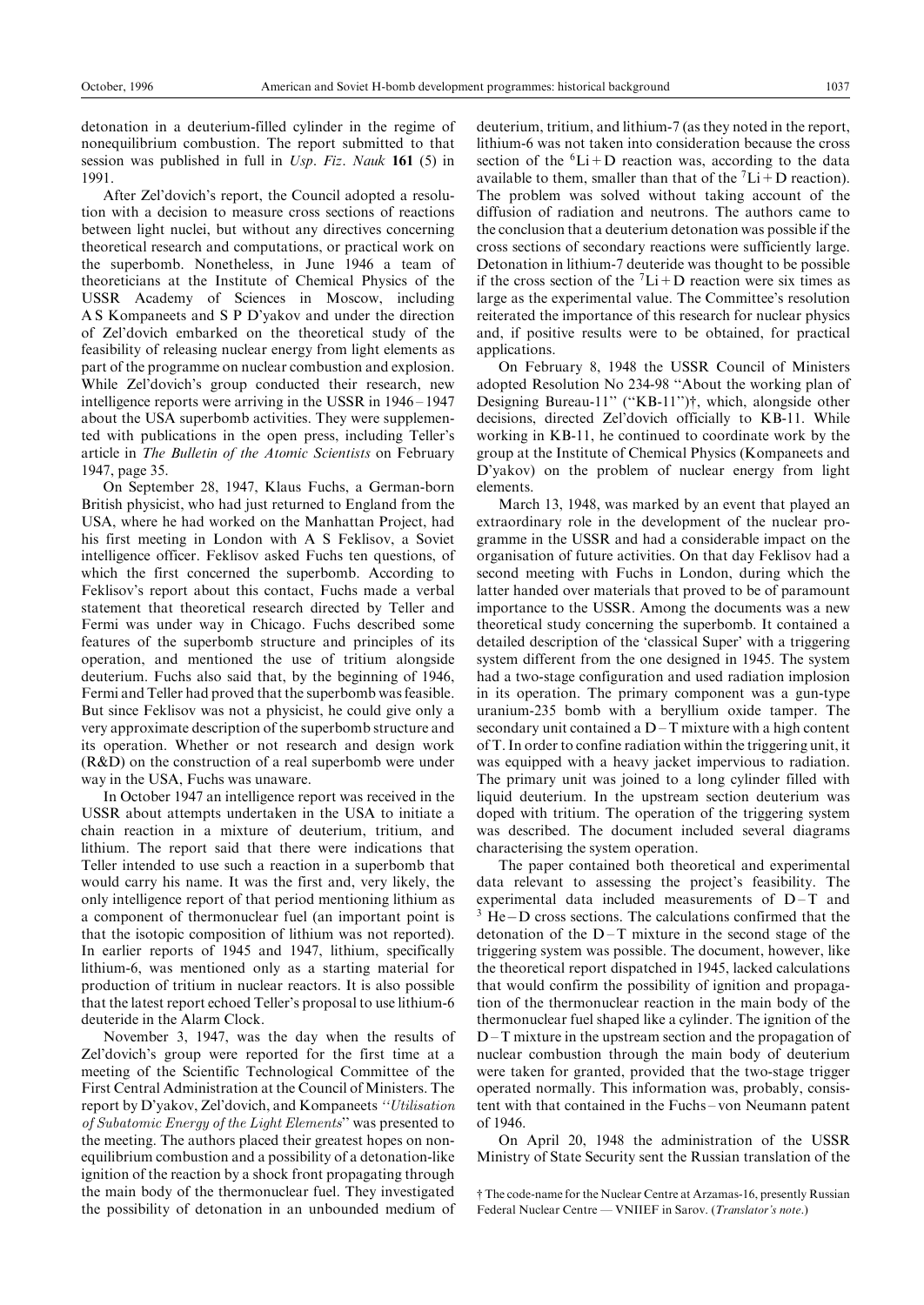materials handed over by Fuchs to J V Stalin, V M Molotov, and L P Beria. The Soviet political leadership interpreted the new intelligence documents on the superbomb and advanced designs of nuclear bombs (which were also given by Fuchs) as a sign that the USA had, possibly, made considerable progress in the development of nuclear weapons, so they called for urgent measures to push through the feasibility studies of similar Soviet nuclear weapons and decided to launch a comprehensive programme officially supported by the central authorities.

On April 23, 1948, Beria ordered Boris L Vannikov, Kurchatov, and Khariton to analyse carefully the materials and submit proposals concerning organisation of studies in connection with the new intelligence. The recommendations in connection with these materials were presented by Khariton, Vannikov, and Kurchatov on May 5, 1948, and formed the basis for the resolutions adopted by the Council of Ministers on June 10, 1948.

Resolution No. 1989-773, adopted on June 10, 1948 (``Supplement to the working plan of KB-11''), prescribed theoretical and experimental feasibility studies of several types of advanced-configuration nuclear bombs and a hydrogen bomb, which was code-named RDS-6 in the document. In the section concerning the H-bomb, KB-11 was commissioned to perform by June 1, 1949, in cooperation with the Physical Institute (FIAN), theoretical studies of thermonuclear ignition and combustion of deuterium and deuterium – tritium mixtures according to the plan specified in the resolution. It also mandated organisation of a special group at KB-11 for studies related to the RDS-6 project.

Resolution No 1989-774, passed on the same day, specified some measures in support of the previous Resolution No 1989-773. In the section concerning the feasibility studies of the H-bomb, the Physical Institute of the USSR Academy of Sciences (directed by Sergeii I Vavilov) was ordered to organise "research in the theory of deuterium combustion in accordance with the specifications from Laboratory No  $2\dagger$  (Khariton and Zel'dovich) and to this end organise at the Institute within 48 hours a special theoretical group under the direction of Igor' E Tamm...'' Among its numerous directives, the resolution called for improvement in the living conditions of some participants of the programme, including the provision of a separate living room for Andreii Dmitrievich Sakharov, a member of Tamm's group. On the day, when the two resolutions were adopted, the new intelligence materials were sent by the direct order from Beria to KB-11 so that Khariton could use them in the project. Among theoretical physicists, only Zel'dovich was given access to the latest intelligence. Earlier intelligence documents on the nuclear bombs and the superbomb were available only to Zel'dovich and D A Frank-Kamenetskii among the theorists of KB-11.

In June 1948 the special group of the Physical Institute, which consisted of I E Tamm, Semyon Z Belen'ki, and A D Sakharov, started their research on the deuterium nuclear combustion. Before long V L Ginzburg and Yu A Romanov were also enlisted. The task of Tamm's group was formulated in the resolution so that they had to fulfill it without access to intelligence documents (Kompaneets and D'yakov, being subordinated to Zel'dovich, was also denied access to those reports). The task of Tamm's group was defined as verification and improvement of calculations by Zel'dovich's group at the Institute of Chemical Physics related to the deuterium nuclear detonation.

In analysing calculations by Zel'dovich's group in September and October 1948, Sakharov began thinking about an alternative solution to the problem and considered the feasibility of a combined bomb using deuterium mixed with uranium-238. As a result of this work, he conceived, independently of Teller, the concept of a heterogeneous bomb with alternating layers of deuterium and uranium-238, i.e., a design similar to the Alarm Clock. The design proposed by Sakharov was code-named 'Sloika,' which can be approximately translated as 'Layer Cake.' The process of ionisation compression, which was the underlying concept of this design, was dubbed by his colleagues 'sakharization'<sup>†</sup>. Note that the article ``Superbomb Is Possble'' by Watson Davis appeared in Science News Letter of July 17, 1948, shortly before Sakharov's proposal. The article presented general considerations concerning the feasibility of the deuterium bomb, and even the section entitled "Combined Bomb", which began with an important remark:

"Because in one of  $D - D$  reactions a neutron is produced, it may prove practical to make a sort of combined deuterium – plutonium bomb, using neutrons of the  $D - D$  reaction to fission plutonium.

For this reason, any competent chemist could tell you that the material of the superbomb might be a solid consisting of a chemical combination of plutonium and deuterium.'' Of course, the design of a heterogeneous bomb was not mentioned in the article.

On November 16, 1948, Tamm sent an official letter to Vavilov as director of the Physical Institute to notify him that the research by Tamm's group in the feasibility of the deuterium detonation had led to a conclusion that this material could be detonated differently in a composition of deuterium or heavy water with natural uranium.

On December 2, 1948, Vitaliĭ L Ginzburg produced his second report G-2 on the topic investigated by Tamm's group, ``Investigation of the Deuterium Detonation II.'' Like his first report, this one was dedicated to the feasibility of nuclear detonation in an unbounded liquid deuterium medium. When addressing configurations that could be of practical interest, Ginzburg presented his estimates of the efficiency of the structure including a nuclear bomb surrounded by a layer of deuterium in an outer shell. He remarked that liquid deuterium could be replaced in this structure by heavy water and made another important note: ``Another possibility to consider is the `burning' of mixtures containing lithium-6 (with a view to utilising the heat released in the reaction  $Li^6 + n \rightarrow T + He^4 + 4.8$  MeV), uranium-235, plutonium-239 etc.'' Thus Ginzburg had hit upon the idea of using lithium-6 deuteride as a thermonuclear fuel. It is interesting to observe that the advantage which initially attracted Ginzburg's attention was an increase in the heat release directly related to the neutron capture by lithium-6, rather than the increase in the quantity of tritium produced by the explosion.

On January 20, 1949 Sakharov issued his first report S-2 about the Layer Cake configuration, "Stationary detonation Wave in the Heterogeneous System of Uranium-238 and Heavy Water.'' This was a comprehensive description of the

<sup>{</sup>Beside giving the author credit for his invention, this term also created a pun, for in Russian it rather suggests 'caramelization,' because 'sakhar' is the Russian for 'sugar' .(Translator's note.)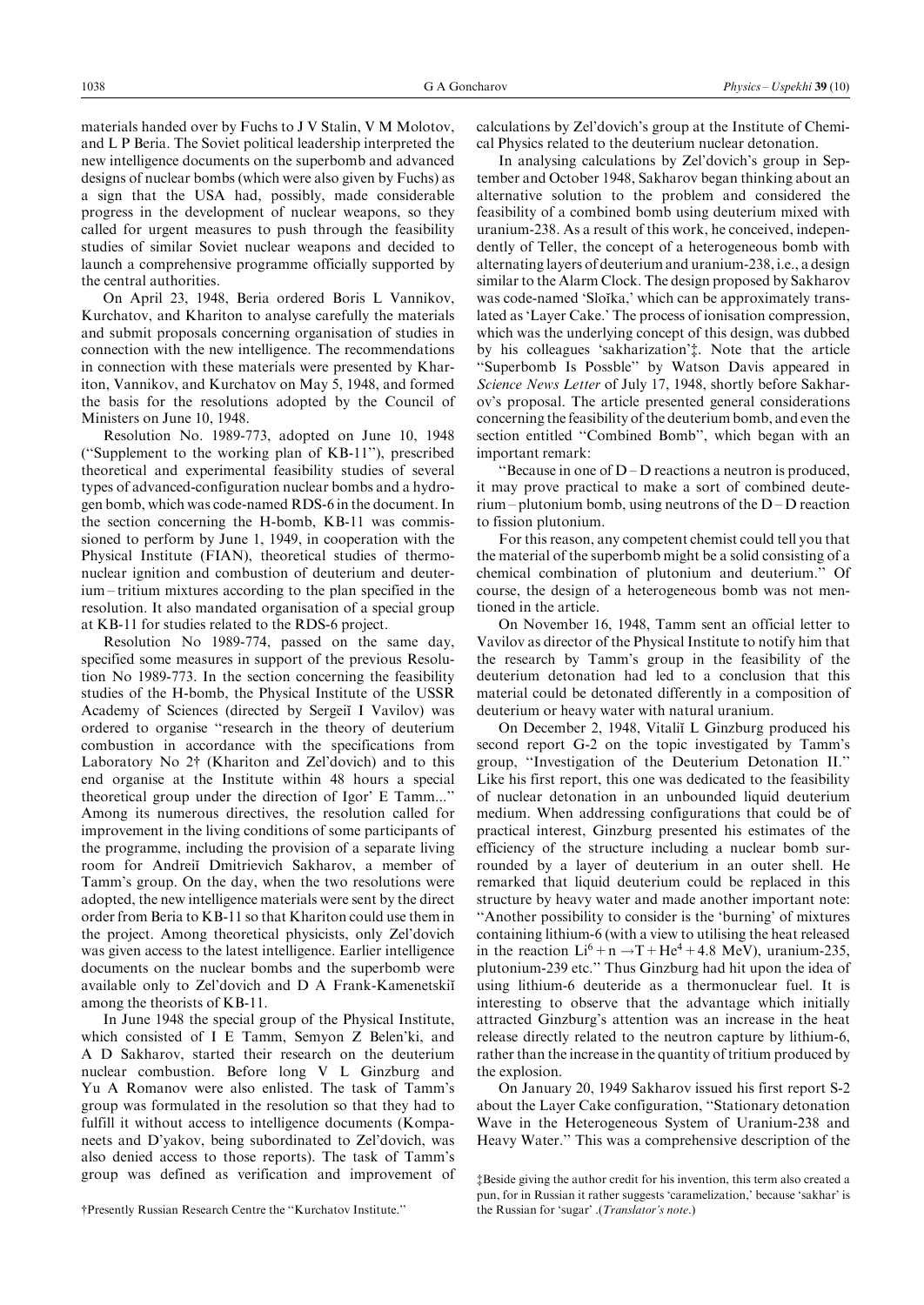Layer Cake design and calculations of stationary detonation wave parameters in a Layer Cake unbounded in all dimensions with planar layers. In taking account of secondary reactions with tritium, Sakharov assumed that their cross sections were equal to that of the  $D+D$  reaction in one of its channels. He stressed that "the  $D+T$  and  $T+T$  reactions have not been studied experimentally, and all considerations concerning their cross sections are purely speculative.'' He also remarked that the investigation of a stationary detonation wave in the `layer cake' was a prerequisite to solving the problem of igniting the thermonuclear reaction in it. The simplest configuration to be studied theoretically for a start would be that with a nuclear bomb placed at the centre of a large (virtually infinite) spherically symmetrical Layer Cake. At the same time, other configurations, more efficient in terms of the required quantity of plutonium, could be suggested. Among these configurations, Sakharov mentioned ``utilisation of an additional plutonium charge for preliminary compression of the Layer Cake.'' It was, in fact, a concept of a two-stage thermonuclear bomb. Only in five years, in early 1954, Sakharov reconsidered this concept, and in the spring of 1954, when Zel'dovich and he realised the possibility of compressing a thermonuclear device of the Layer Cake type by radiation generated in a primary bomb, Sakharov started intense research with a team of theorists and other experts of KB-11 aimed at implementing the concept in a material structure.

On March 3, 1949, Ginzburg issued the report "Utilisation of 6LiD in the Layer Cake''. In considering the efficiency of lithium-6 deuteride utilisation, he had already taken into account generation of tritium due to the neutron capture by lithium-6 and uranium-238 fission triggered by 14-MeV neutrons. It is amazing that, in proposing the utilisation of lithium-6 deuteride, Ginzburg lacked real cross sections of the D+T reaction and, as Sakharov did earlier, he had no alternative but to assume that they were equal to the cross section of the  $D+D$  reaction in one of its channels.

After studying calculations by Tamm's group, Khariton forwarded a request to Beria on March 17, 1949, that Tamm and Kompaneets be granted access to intelligence data concerning the cross sections of  $D-T$  reactions. After considering this request on Beria's orders, M G Pervukhin and P Ya Meshik responded to their boss that ``I E Tamm and A S Kompaneets must be denied access to intelligence materials, for this would enlarge the circle of persons familiar with them beyond necessity.'' They suggested, however, to hand over to Tamm and Kompaneets measurements of  $D-T$ cross sections without a reference to the source. These data were sent to Tamm and Kompaneets on April 27, 1949. Ironically, this event occurred approximately at the time of publication of similar data in Physical Review in the issue dated 15 April 1949. It is noteworthy that the General Advisory Committee to the USA Atomic Energy Commission, chaired by J Robert Oppenheimer, recommended as long ago as October 1947 to declassify information on the nuclear properties of tritium.

Given the measurements of the  $D+T$  cross section, Ginzburg reconsidered his estimates of the efficiency of <sup>6</sup>LiD in the Layer Cake, and presented his new calculations in the report "Detonation wave in the <sup>6</sup>LiD system" issued on August 23, 1949. In this report he wrote that the group from the Physical Institute had recently learned about measurements of the  $D+T$  reaction cross sections. It turned out that those cross sections were a factor of several tens larger that in

the  $D+D$  reaction. In this connection, the advantages of the Layer Cake with lithium-6 deuteride became far more impressive and, evidently, only this design was of any practical interest. One can imagine the satisfaction of Ginzburg as a researcher when he found out that his previous results were relevant, despite the lack of required numerical data.

On April 11, 1949, S I Vavilov, as director of the Physical Institute, officially informed Beria about Sakharov's proposal during his work in Tamm's group. On May 8, Khariton sent to Boris L Vannikov his resolution about the Layer Cake. In this document, as in the previous ones, he enthusiastically supported the concept of the Layer Cake and noted that "the underlying idea of the proposal is very ingenious and easily understandable from the physical viewpoint.''

In accordance with the decision by the Special Committee of May 23, 1949, several conferences with the participation of Vannikov were organised on June  $4-9$  at Arzamas-16 in order to review the state of the programmes on nuclear bombs and the RDS-6 thermonuclear bomb. On orders from Beria, Sakharov was sent to KB-11 to participate in the conferences and obtain information about the work of KB-11. It was his first visit to Arzamas-16. Information given to Sakharov about the design of the RDS-1 bomb, an analogue of the USA Fat Man bomb, which was under preparation for the first Soviet nuclear test, stimulated Tamm's group to redirect the main thrust of their effort to the spherical layered structure compressed by a chemical explosive.

The plan of research and development of the RDS-6 project for 1949–1950 signed by Kurchatov, Zel'dovich, Khariton, Sakharov and others included investigations of both the Layer Cake and the `Tube' (this was the code-name of the Soviet analogue for the `classical Super'). Note that the part of the plan concerning the Tube included "triggering of a cylindrical deuterium charge by a gun-bomb explosion or an auxiliary charge containing tritium.'' This indicates that at the time of the conference Sakharov had some information about the concept and configuration of the classical Super from intelligence reports of 1945 and 1948. By mid-1949, Sakharov's scientific interests in the field of H-bomb, however, were devoted totally to realisation of the Layer Cake concept. The conferences also issued some recommendations concerning organisation of work on RDS-6, but Beria refrained from any administrative decision until President Truman of the USA set out his directive about the continuation of the work on the superbomb on January 31, 1950.

One decision of 1949 concerning RDS-6, however, is worth noting. P M Zernov, director of KB-11, signed it on December 2, 1949 under a command to recruit a team of theoretical physicists into a special RDS-6 group organised at KB-11 by the order of February 8, 1949. Since that time the theoretical department of KB-11 was directly involved in the work on the Tube.

No more than four days after President Truman's directive, the topic of RDS-6 was on the agenda of the meeting of the Special Committee. In accordance with the recommendations by the Special Committee, Resolution of the Council of Ministers No 827-303 "On Measures Ensuring Construction of RDS-6'' was adopted on February 26, 1950. The resolution mandated the First Central Administration of the Council of Ministers, Laboratory No 2 of the USSR Academy of Sciences, and KB-11 to organise theoretical, computational, experimental, and design-oriented works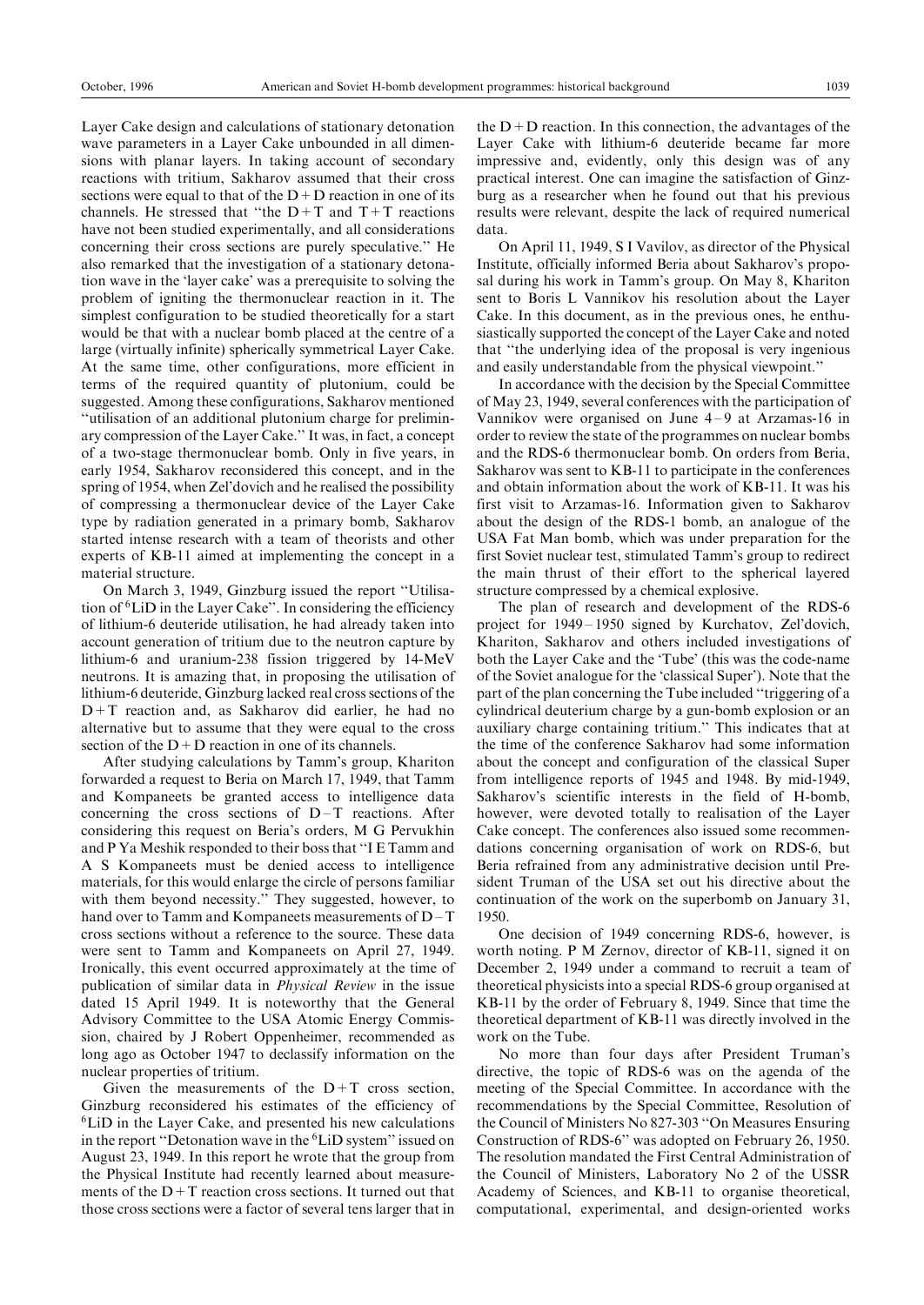aimed at the construction of the RDS-6s ( $Slo\ddot{a}k$ a, i.e., the Layer Cake) and RDS-6t (*Truba*, the Tube) devices.

Higher priority was attached to RDS-6s, whose TNT equivalent was designed to be one megaton and total weight within 5 tons. The resolution prescribed using tritium not only in RDS-6t, but also in RDS-6s. The target date for the construction of the first RDS-6s device was set to be 1954. Khariton was appointed scientific director of the RDS-6s and RDS-6t projects with Tamm and Zel'dovich as his deputies. The resolution clause related to RDS-6s ordered the completion of an RDS-6s prototype with a small content of tritium by May 1, 1952, and its full-scale test in June 1952 with the aim to verify the correctness of the underlying theoretical and experimental concepts of RDS-6s. The researchers were ordered to submit a draft design of the full-scale RDS-6s device by October, 1952. A group for theoretical research and computations for the RDS-6s project was organised at KB-11 and coordinated by Tamm.

On the same day the Council of Ministers adopted Resolution No 828-304 "Organisation of Tritium Production.'' Resolutions about the manufacture of lithium-6 deuteride and construction of a dedicated reactor facility for production of tritium followed later.

In March 1950 A D Sakharov and Yu A Romanov arrived at Arzamas-16, in accordance with the Council of Ministers resolution No 827-303, Tamm joined them in April 1950. Under an order from Beria, on March 29, 1950, the intelligence documents of 1948 concerning the hydrogen bomb were sent to the Academy of Sciences in care of S I Vavilov so that I E Tamm and A S Kompaneets could have access to them.

On July 18, 1951 the Scientific and Technical Council of KB-11 considered the state of work on RDS-6s and RDS-6t. Another issue of paramount importance was the construction of a nuclear bomb with a TNT equivalent of several hundred kilotons using an advanced chemical implosion technique. This proposal was made at KB-11 in early 1950. The conference was presented calculations demonstrating that the proposed technique could soon result in the construction of a bomb with a power  $50 - 100$  times that of RDS-1. Although the amount of fissionable materials needed for this bomb was considerably larger, it seemed fully competitive with RDS-6s. This bomb was later assigned the code-name RDS-7, and its development continued for several years to be completed in the first half of 1953, but, unlike its American counterpart, which was completed with the full-scale test in 1952, RDS-7 was never exploded. The Scientific and Technical Counsel decided at that meeting that the high-power nuclear bomb was a poor substitute for RDS-6s and RDS-6t because the latter two projects, in addition to the highly powerful bombs, solved the problem of how to utilise the nuclear energy of the light elements and to generate, in prospect, virtually unlimited energy. This decision and the above mentioned resolution of February 26, 1950, paved the way for the Layer Cake with a TNT equivalent in the high kiloton range. Later this decision proved to be prophetic since it laid the groundwork for a more efficient two-stage thermonuclear bomb and allowed the Soviet team to gain time in their race against the USA.

By December 17, 1950, Khariton had written a "Brief Report on the Status of RDS-6 devices.'' He asserted that the work in the Layer Cake was proceeding satisfactorily. Referring to the Tube, he wrote that the problem of ignition conditions of a deuterium-tritium mixture with a high

content of tritium confined in a heavy shell around a guntype bomb had been thoroughly investigated. The result was positive. The mixture should burn out rapidly and generate an intense flow of neutrons, which could trigger (possibly, via an additional detonator, i.e., a volume containing deuterium lightly doped with tritium) the main deuterium charge, if thermonuclear reactions could propagate through this medium.

Khariton's report is a fine illustration of the circumstances, which resulted in such an outcome that the information about the H-bomb design with a triggering system using radiation implosion handed over by Fuchs had not directly led to the invention of a Soviet counterpart of the Teller  $-$ Ulam configuration earlier than it was proposed in the USA. One can see that the idea of using an intermediate charge containing a  $D-T$  mixture with a high content of tritium had been endorsed by the designers of the Tube. It was assumed, however, that the intermediate  $D-T$  charge could be easily heated and compressed, thereby a thermonuclear reaction could be ignited by shock energy. Therefore the basic design selected for this structure contained a gun-type nuclear bomb with a heavy outer shell impervious to radiation. Fuchs's design with a light shell (beryllium  $-\text{o}x$  design  $\text{v}$ ) easily heated by radiation was considered too complicated and was put on the back burner. No computations concerning its feasibility had been performed. The USA researchers, on the contrary, launched intense research of this configuration and based on it the design of the new Cylinder device for the George test. But the delay in the discovery of the Soviet counterpart of the Teller  $-$  Ulam configuration was offset by the development of the Layer Cake.

Although the work on RDS-6s went on smoothly, it became clear in 1951 that the goal of testing the RDS-6s prototype in 1952 was unrealistic. On December 29, 1951, the Council of Ministers adopted Resolution No 5377-2333, which specified measures to ensure the completion of the development and construction, and the test of the RDS-6s prototype in March 1953.

While work on the RDS-6s prototype continued apace, the USA tested on November 1, 1952, the Mike high-yield thermonuclear device. It is interesting to note the reaction of the Soviet leadership to this test. On December 2, 1952, Beria sent a memo to the First Central Administration and Kurchatov, stating: "To I V Kurchatov: The solution to the problem of the construction of RDS-6s is of paramount importance. Judging by some information obtained from the USA, experiment with devices of this type had been conducted. When you and A P Zavenyagin go to KB-11, tell Yu B Khariton, K I Shchelkin, N L Dukhov, I E Tamm, A D Sakharov, Ya B Zel'dovich, E I Zababakhin, and N N Bogolubov that no effort should be spared to successfully complete research and development on RDS-6s. You will also convey this message to L D Landau and A N Tikhonov.''

On June 15, 1953, Tamm, Sakharov, and Zel'dovich attached their signatures to the final report on the development of the RDS-6s prototype. The TNT equivalent of the device was estimated to be  $300 \pm 100$  kilotons. It was tested on August 12, 1953. This was the fourth Soviet test in the series started on August 29, 1949. The test of the RDS-6s charge (as the prototype was code-named immediately after its successful test) and was an event of unprecedented significance in the history of the USSR's nuclear programme and a very important step in the construction of Soviet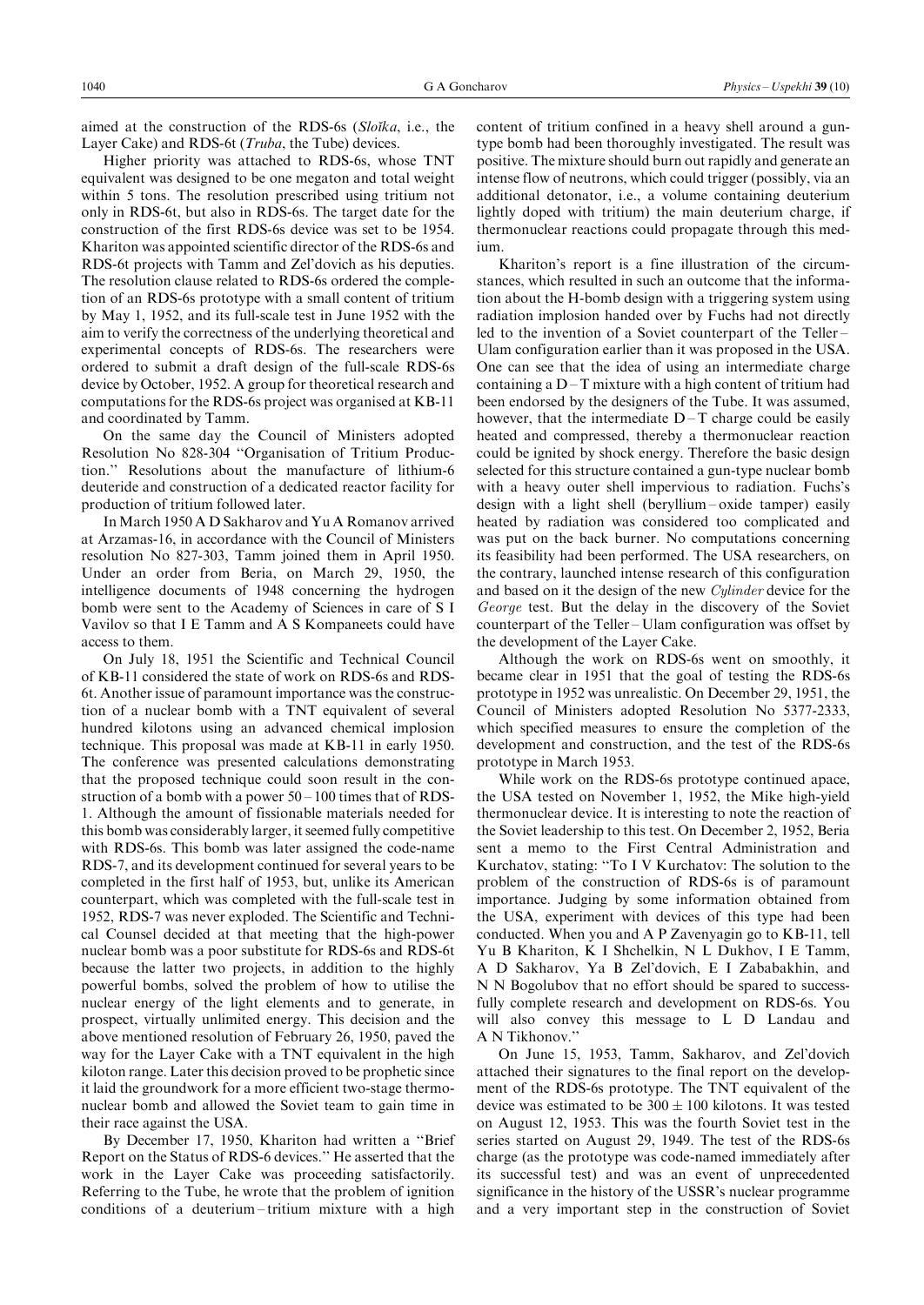thermonuclear weapons. The measured energy release from the RDS-6s explosion was equivalent to 400 kilotons of TNT and corresponded to the upper limit of the estimated range.

An important point is that the RDS-6s charge was manufactured in the form of a deliverable bomb compatible with the existing means of conveyance, i.e., it was the first prototype of an actual thermonuclear weapon. The RDS-6s design was adapted to large-scale industrial production. But the main result of the work on RDS-6s was the accumulated experience in both science and technology that would guarantee rapid progress in the development of Soviet thermonuclear weapons. Soon this experience was efficiently used in developing a considerably advanced design of a twostage thermonuclear bomb, and this essentially accelerated its production. But the path to the two-stage thermonuclear charge was a thorny one. Although the idea of the preliminary compression of the Layer Cake by an auxiliary nuclear explosion was proposed by Sakharov as early as 1949, the main difficulty in designing the two-stage bomb was to find a straightforward way to implement this concept. This fundamental difficulty was further exacerbated by one event that had an impact on further progress.

On November 20, 1953, the USSR Council of Ministers adopted Resolution No 2835-1198 "On the Development of a New Type of a High-Yield Hydrogen Bomb.'' The resolution focused on a version of a single-stage thermonuclear bomb, which was imprudently announced by Sakharov after the successful RDS-6s test. In presenting this project, Sakharov, as he later wrote in his Memoirs, pinned his hopes on certain `exotic' features of the design. It was soon realised that this powerful version of RDS-6s, which was code-named RDS-6sD, showed little promise. But the resolution mandated the team to continue the work, as a result, some theorists were diverted from the mainstream research. Only on June 19, 1955, the Counsel of Ministers decided in Resolution No 1297-734 to postpone the RDS-6sD test (this test never did occur).

It became clear soon that attempts to increase the RDS-6s yield by compressing layers of thermonuclear materials and uranium using chemical explosives were futile, and this led to intensification of the search for the way to implement the twostage thermonuclear charge. Research in this field was started back in 1952, before the Mike test in the USA. The plan of theoretical sector No 2 (directed by Zel'dovich) for the year 1953, sealed on January 10, 1953, included the clause ``Feasibility Study of Compression of the High-Yield RDS-6s Gadget Using a Conventional RDS (Nuclear Compression).'' The document includes a note that the work was done in cooperation with sector No 1 (coordinated by Tamm).

In 1953 A P Zavenyagin and  $D$  A Frank-Kamenetski $\tilde{I}$ suggested an original design of two-stage thermonuclear charges using the material component of energy generated by a primary nuclear explosion. An important event which shifted the focus of all scientists to the two-stage version was the decision to abandon all research on the Tube. This decision was proposed by KB-11 in December 1953 and finalised at the conference in the Ministry of Intermediate Machinery Construction† early in 1954. The decision was based on the aggregate of theoretical results obtained by Zel'dovich's groups at the Institute of Chemical Physics and KB-11, Tamm's group at the Physical Institute, Pomeranchuk's group at the Institute of Theoretical and Experimental Physics, and D I Blokhintsev's group at the Physics and Energy Institute. The decisive contribution to the final stage of research proving the impossibility of nuclear detonation in the Tube was made by groups directed by Zel'dovich and Pomeranchuk.

On January 14, 1954 Zel'dovich and Sakharov sent Khariton a memo "Concerning Utilisation of the Gadget for Implosion of the RDS-6s Supergadget,'' which described the design and contained estimates of operating parameters of a two-stage thermonuclear charge. The thermonuclear charge, whose diagram was given in the memo, was composed of two units, namely the primary bomb and the secondary thermonuclear unit encased in a massive shell. The memo suggested that the charge should be compressed by pressure produced by gases due to the primary explosion of the primary charge flowing to the zone of the thermonuclear charge. The physical processes during the explosion were described as follows: "The first cycle, i.e., propagation of energy from gadget A (this means the primary bomb) has not been considered. At the beginning of this cycle, more than half of the energy is in the form of radiation, and it is transferred by the radiational heat conductance mechanism. By the end of this cycle, however, a shock is generated with a velocity which exceeds that of the radiation diffusion.'' Thus the memo lacked in the understanding that it was possible to conduct radiation out of the primary bomb for compression of the thermonuclear unit.

The memo acknowledged that "the utilisation of NC (nuclear compression) was suggested by V A Davidenko.'' It follows from the available documents and evidence given by those involved in the project that Davidenko's contribution to the `nuclear compression' concept was primarily in insistently attracting theorists' attention to the two-stage configuration of the nuclear charge (let us recall that the idea of compressing the Layer Cake by a preliminary nuclear explosion was proposed in a general form by Sakharov in 1949). It is also possible that Davidenko contributed to designing the specific configuration described in the memo by Zel'dovich and Sakharov (Zavenyagin and Frank-Kamenetskii suggested designs with different components). Although the configuration proposed in the memo by Zel'dovich and Sakharov was simple, its feasibility was questionable. However tempting the concept of the twostage thermonuclear charge might be, understanding the great difficulties in its implementation using this and similar approaches drained theorists of any optimism or enthusiasm.

Information about the new powerful explosion conducted by the USA team on March 1, 1954, renewed the drive of Soviet researchers to invent an efficient design of a high-yield thermonuclear bomb. The latest test demonstrated considerable progress in the USA nuclear weapons programme and indicated that it had entered a new phase. It finally became clear that there was an efficient design technique, which had been invented by the American team. The ultimate configuration could be neither the Tube, which had been abandoned by that time, nor the one-stage configuration like RDS-6s. The only configuration left was a two-stage gadget. After a lot of intense thinking and analysis of all the available information and accumulated experience, the Soviet team achieved their goal. A new mechanism for compression of the secondary thermonuclear core by radiation from the primary nuclear charge had been discovered finally. This happened in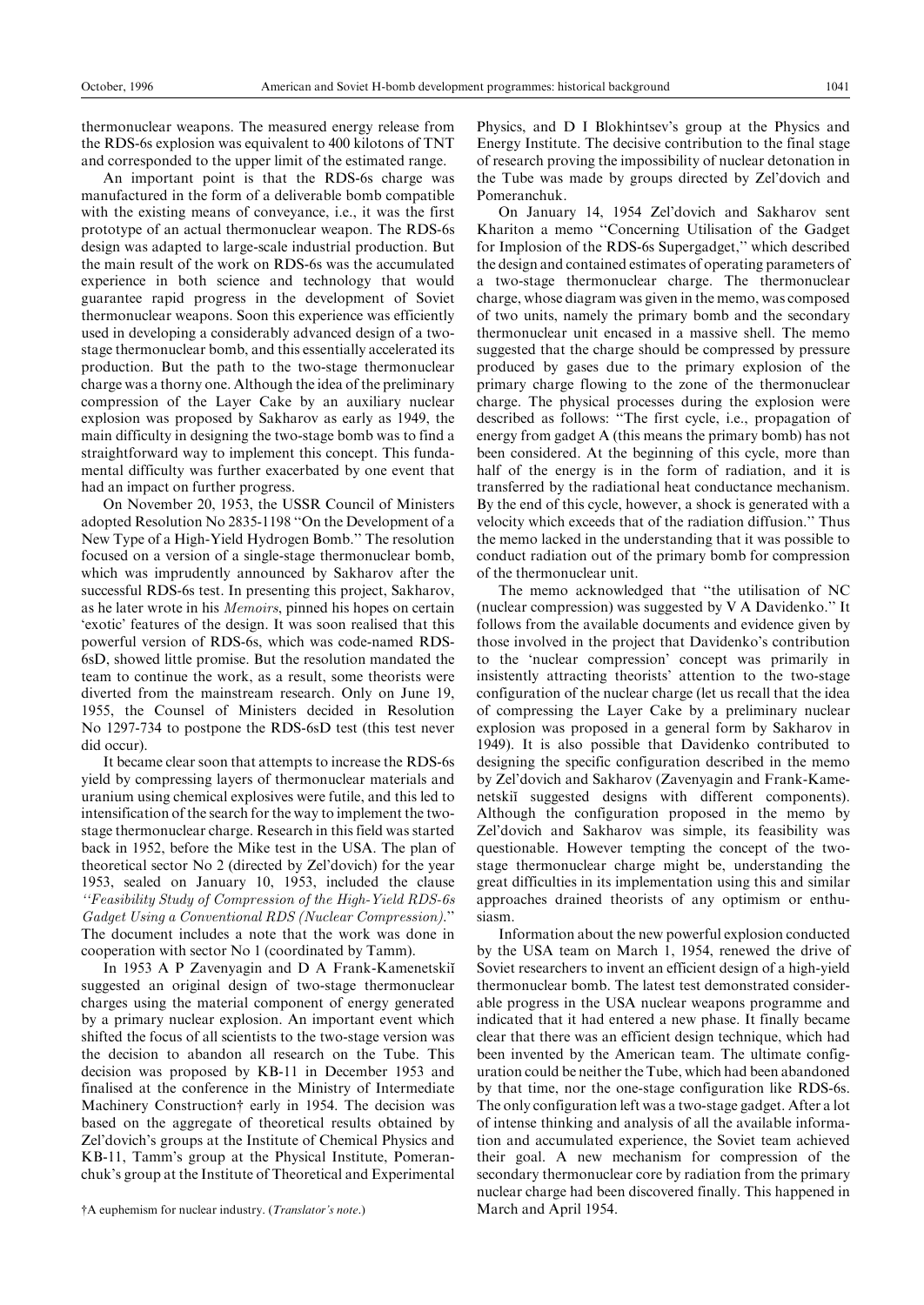The emergence of the new principle was acclaimed by the workers of KB-11 as a sensation. It suddenly became clear how bright the prospects were for constructing new thermonuclear devices. Not only construction of highly efficient thermonuclear charges had become feasible, but also bright horizons for new research in a branch of modern physics of utmost interest, namely the physics of high pressures and high temperatures. The theoretical team of KB-11 had embarked on this research with great enthusiasm. The Branch of Applied Mathematics of the Mathematical Institute, the USSR Academy of Sciences, was charged with the job to confirm the possibility of releasing radiation from the primary unit. The basic configuration in the further investigation was similar to that described earlier by Zel'dovich and Sakharov in their memo, but the alternative mechanism of energy transfer between the primary and secondary units, namely propagation of radiation, was taken into account. In order to confirm the feasibility of the secondary thermonuclear unit compressed by radiation implosion, several intricate problems related to physical processes in interaction between radiation and matter had to be solved. At this point Sakharov made an important contribution by finding automodelling solutions to the partial differential equations. These auto-modelling solutions yielded estimates which confirmed the possibility of constructing an efficient device.

The work on the fundamentally new design, which was an counterpart of the Teller – Ulam configuration, proceeded at KB-11 so fast that no documents or scientific papers of priority nature were produced. The only document of the period that could prove the priority in this field of science and technology was the report of theoretical sector No 1 on its activity in the first half of 1954. This report of August 6, 1954, signed by Sakharov and Romanov, contained the following passage in the section Nuclear Compression: "Theoretical research of NC is conducted in cooperation with sector No 2. Investigation of the main issues of nuclear compression is under way.

1. Output of radiation from the nuclear bomb for compressing the main body. The calculations have demonstrated that at (deleted) radiation is emitted quite strongly...

2. Conversion of radiation energy to mechanical energy for compressing the main body. It was suggested (deleted). These principles are results of the joint effort by sectors No 2 and No 1 (Ya B Zel'dovich, Yu A Trutnev, A D Sakharov)...''

The all-out effort of 1954 aimed at implementing new concepts in a specific design was analysed at the meeting of the Scientific and Technical Committee of KB-11 on December 24, 1954, chaired by Kurchatov. The committee decided to prepare for an explosion of the experimental thermonuclear charge at a test-site in 1955 with a view to testing the new principle.

By February 3, 1955, technical documents concerning the design of the experimental charge code-named RDS-37 were completed. At that time the crucial theoretical calculations confirming its feasibility were also ready. But calculations and final touches on the RDS-37 design continued right up to its final assembly and delivery to the test-site.

On June 25, 1955, a detailed report on the choice of the configuration and calculations confirming its feasibility was issued. Its authors were E N Avrorin, V A Aleksandrov, Yu N Babaev, G A Goncharov, Ya B Zel'dovich, B N Klimov, G E Klinishov, B N Kozlov, E S Pavlovskii, E M Rabinovich, Yu A Romanov, A D Sakharov, Yu A Trutnev, B P Feodoritov, and M P Shumaev. The title-page also showed the names of all theorists taking part in the project (31 persons). Beside the authors of the report, these were V B Adamskii, B D Bondarenko, Yu S Vakhrameev, G M Gandel'man, G A Dvorovenko, N A Dmitriev, E I Zababakhin, V G Zagrafov, T D Kuznetsova, I A Kurilov, N A Popov, V I Ritus, V N Rodigin, L P Feoktistov, D A Frank-Kamenetskii, and M D Churazov. The report's introduction, written by Zel'dovich and Sakharov, stated that the development of the new principle on which the design of RDS-37 hinged was "an impressive example of creative team work. Some generated ideas (a lot of ideas were needed, and some of them were put forward independently by several authors). Others demonstrated their abilities in designing calculation procedures and analysing contributions from various physical processes. Everyone in the long list of the project participants given on the title page has played a significant role. On the early stage of the work (1952) the participation of V A Davidenko in discussions was very valuable.''

The introduction emphasised that the development of the RDS-37 experimental charge could not have been completed without a great deal of design-oriented, experimental, and technological efforts carried out under the direction of Yu B Khariton, the chief designer of KB-11. The report mentioned the names of many participants of the project, and also leaders of mathematical groups, who made invaluable contributions to feasibility studies of RDS-37. The latter were I A Adamskaya, A A Bunatyan, I M Gel'fand, A A Samarskii, K A Semendyaev, and I M Khalatnikov. Mathematical calculations, most of which were performed at the Branch of Applied Mathematics of the Institute of Mathematics, the USSR Academy of Sciences, were coordinated by M V Keldysh and A N Tikhonov.

At the end of June 1955, the theoretical study of the RDS-37 feasibility was reviewed in detail by a commission chaired by I E Tamm and including V L Ginzburg, Ya B Zel'dovich, M V Keldysh, M A Leontovich, A D Sakharov, and I M Khalatnikov. The commission report stated that the new principle opened new avenues in designing thermonuclear weapons. After a detailed consideration of theoretical calculations concerning the feasibility of the RDS-37 design proposed by KB-11, the commission confirmed that it was expedient to perform a test of the device.

On November 6, 1955, a single-stage RDS-27 thermonuclear charge was tested. It was a modification of the RDS-6s device tested on August 12, 1953. The main difference between RDS-6s and RDS-27 was the absence of tritium in the latter, which enhanced the operational parameters of the charge, but, on the other hand, reduced the TNT equivalent within the calculated limits. The charge was fabricated in the form of an air-deliverable bomb and dropped from an aircraft during the test.

November 22, 1955 was the day of a splendid achievement for the Soviet thermonuclear programme. The two-stage RDS-37 thermonuclear charge was successfully tested on that day. It was constructed as an air-deliverable bomb, which was dropped from an aircraft. RDS-37 was distinguished not only for the new technical solutions derived from the new physical principle implemented in its design, but also for its genetic relationship to the RDS-6s design of 1953, specifically the utilisation of lithium-6 deuteride. Tritium was not contained in RDS-37. In order to increase the probability of triggering the charge at the nominal operational parameters, its design had special features. One of the properties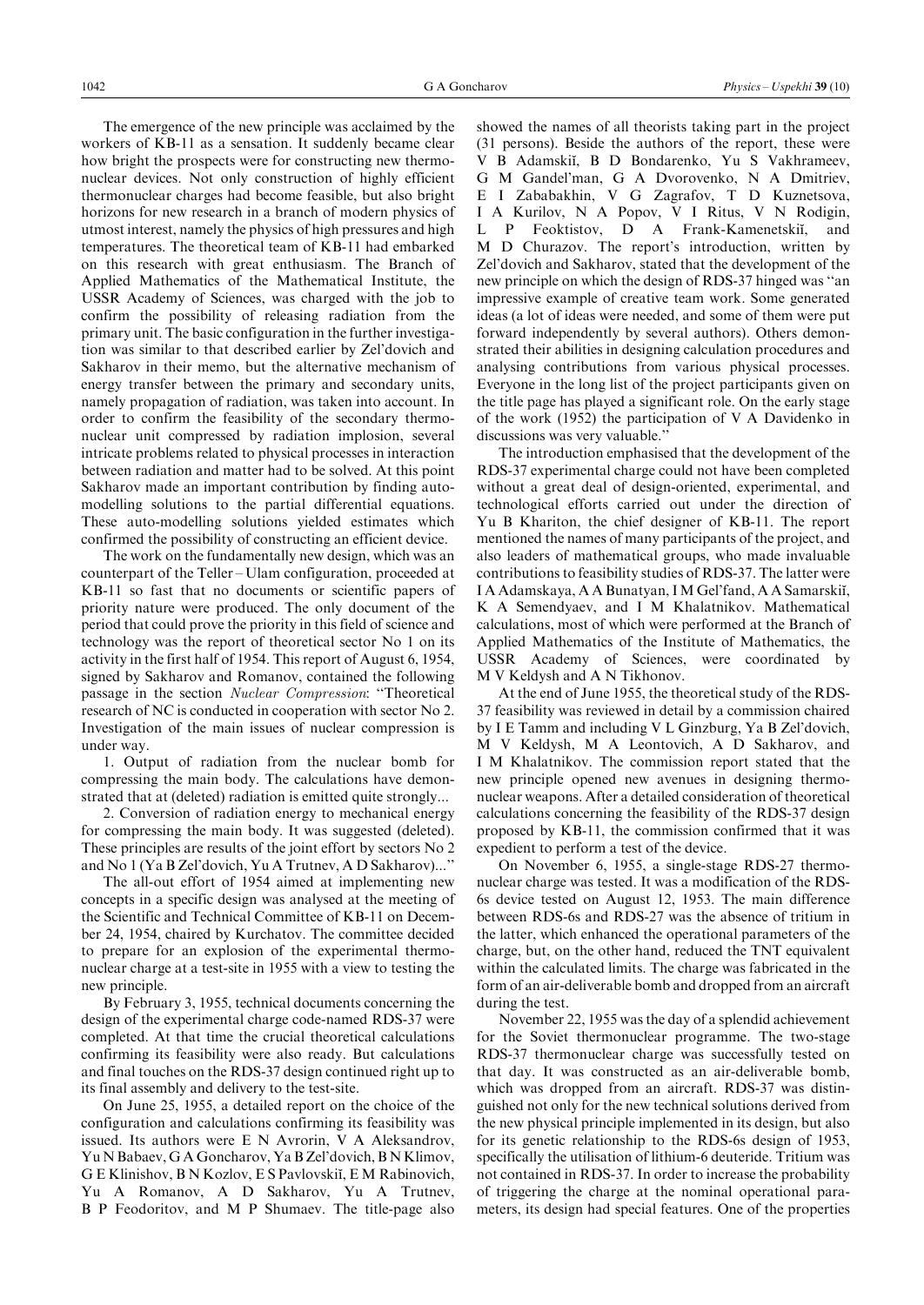of the tested RDS-37 charge was its deliberately diminished power with a view to limiting the risk for local population. The TNT equivalent of the charge was reduced by replacing a fraction of lithium-6 deuteride in the thermonuclear section with a passive material. As a result, the energy of the explosion was approximately half of the initial calculated value. But even in this limited-yield version, RDS-37 was a charge of the megaton range. The measured TNT equivalent of RDS-37 was slightly higher than the expected value, but in good agreement with preliminary calculations (the difference was about  $10\%$ ). A D Sakharov wrote: "The test was the culmination of many years of labour, a triumph that had paved the road to the development of a wide range of devices with diverse high-performance characteristics (although many challenges would still have to be faced)'' The successful test of the first two-stage thermonuclear charge was a milestone, an epochal event in the Soviet nuclear programme.

R&D and tests performed in 1956 marked the beginning of enormous possibilities offered by the new principle of designing nuclear charges. Modifications of RDS-37 with some materials replaced by others, more suitable for largescale production, had been tested. Measures were taken to additionally reduce the TNT equivalent. The first physical experiment had been performed in 1956, that is, a charge was exploded not for the purpose of testing a new version of a nuclear weapon, but rather of measuring parameters of materials under conditions of a thermonuclear explosion. First experiments had been performed with the aim to design lighter and more efficient versions of nuclear weapons. Many years of hard work lay before the designers of thermonuclear weapons, years that ultimately paid off in spectacular progress in characteristics of thermonuclear charges, as compared to those of 1955 (in addition to the fact that the characteristics of the charges successfully tested in 1955 -1956 were considerably upgraded in comparison to those of RDS-6s).

#### 3. Conclusions

1. The final outcome of the race between the USA and USSR in that period was that in 1955 the Soviet programme had achieved the level on par with, and in certain aspects, even ahead of, the USA. These aspects included:

(1) The USSR was the first to use lithium-6 deuteride, a highly efficient thermonuclear fuel, in 1953, in the single-stage thermonuclear charge, and in 1955 in the two-stage device. The USA tested in 1952 a two-stage thermonuclear device with liquid deuterium and in 1954 two-stage thermonuclear charges in which they were compelled to use lithium deuteride with a relatively small content of lithium-6 in Li. Lithium deuteride with a high content of lithium-6 had been used in the USA, probably, since 1956.

(2) Even in the first Soviet thermonuclear tests, agreement between calculated and measured TNT equivalents was fairly good. In 1953 the calculated and experimental explosion energies were in agreement to within about 30%, and in 1955 the discrepancy was about 10%. The calculations and measurements of USA thermonuclear explosions differed by a factor of two or more (the poor accuracy of predictions was, however, partly due to the utilisation of lithium deuteride with a high content of lithium-7, whose nuclear properties had not been adequately studied).

(3) The confidence in the calculations in the feasibility study of the first two-stage charge was so high that Soviet designers intentionally halved the explosion energy in order to limit the risk for the local population.

(4) In the two 1955 tests, the USSR tested air-deliverable thermonuclear bombs. The first thermonuclear test in which the bomb was dropped from an aircraft was conducted in the USA in 1956.

2. In  $1945 - 1946$  the Los Alamos team already had at their disposal a wealth of ideas, which later determined the progress in the development of a thermonuclear bomb in the USA and ultimately led to a solution to the very problem of its creation. However, the extreme complexity of the physical processes and the lack of adequate computational facilities at that time delayed for several years the implementation of these ideas and discovery of the basic principle of designing thermonuclear weapons. After acquiring intelligence information about the USA thermonuclear research in  $1945 - 1946$ and discovering some key concepts independently (the Layer Cake configuration, the use of lithium-6 deuteride, and, finally, the feasibility of an alternative nuclear bomb free from thermonuclear materials with a TNT equivalent of several hundred kilotons), the USSR had a stock of ideas approximately equal to that of the USA. In implementing these concepts, the Soviet researchers developed concurrently both the 'layer cake' configuration and the fall-back project of a high-yield nuclear bomb (they prophetically anticipated that the Layer Cake would create the prerequisites for constructing thermonuclear bombs of virtually unlimited energy release). The USA team took a more pragmatic course and abandoned the Alarm Clock configuration in the kiloton range, in which it was feasible, but an improved high-yield uranium bomb was quite competitive. They believed that the development of the Alarm Clock, like that of the classical Super, was sensible only in the megaton range, whereas the feasibility of the Alarm Clock in this range was far from certain. This `gigantomania' in the USA caused a delay in large-scale lithium-6 production, whereas the USSR had everything necessary to build a thermonuclear unit using lithium-6 deuteride by the time the analogue of the Teller  $-$ Ulam configuration had been invented.

Theoretical principles for calculations of thermonuclear explosion parameters of such units had been developed in the USSR. It is no coincidence that A D Sakharov in his Memoirs characterised the development of the Soviet two-stage thermonuclear charge as an addition to the 'first' and 'second' ideas (Layer Cake and use of lithium-6 deuteride) of the `third' idea (compression and initiation of the thermonuclear unit by radiation from the primary nuclear bomb). The Soviet team had made up for the three-year lag behind the USA, which took place at the time when the Teller  $-U$ lam configuration was invented, with a notable margin when the Layer Cake construction was developed and tested. This development led to the Soviet successes in the race against the USA. As a result, a firm foundation was laid for the parity in the sophisticated thermonuclear armaments and subsequent progress in designing more advanced versions of thermonuclear charges.

3. The feasibility study of the use of light elements nuclear energy in the USSR was prompted by intelligence reports concerning work on a superbomb in the USA, the first of which arrived in 1945. The views of Soviet researchers on this subject were discussed at a meeting of the Technical Council of the Special Committee as early as December 17, 1945. However, no decisions concerning organisation of R&D in this field were taken at that time. USSR intelligence reports of